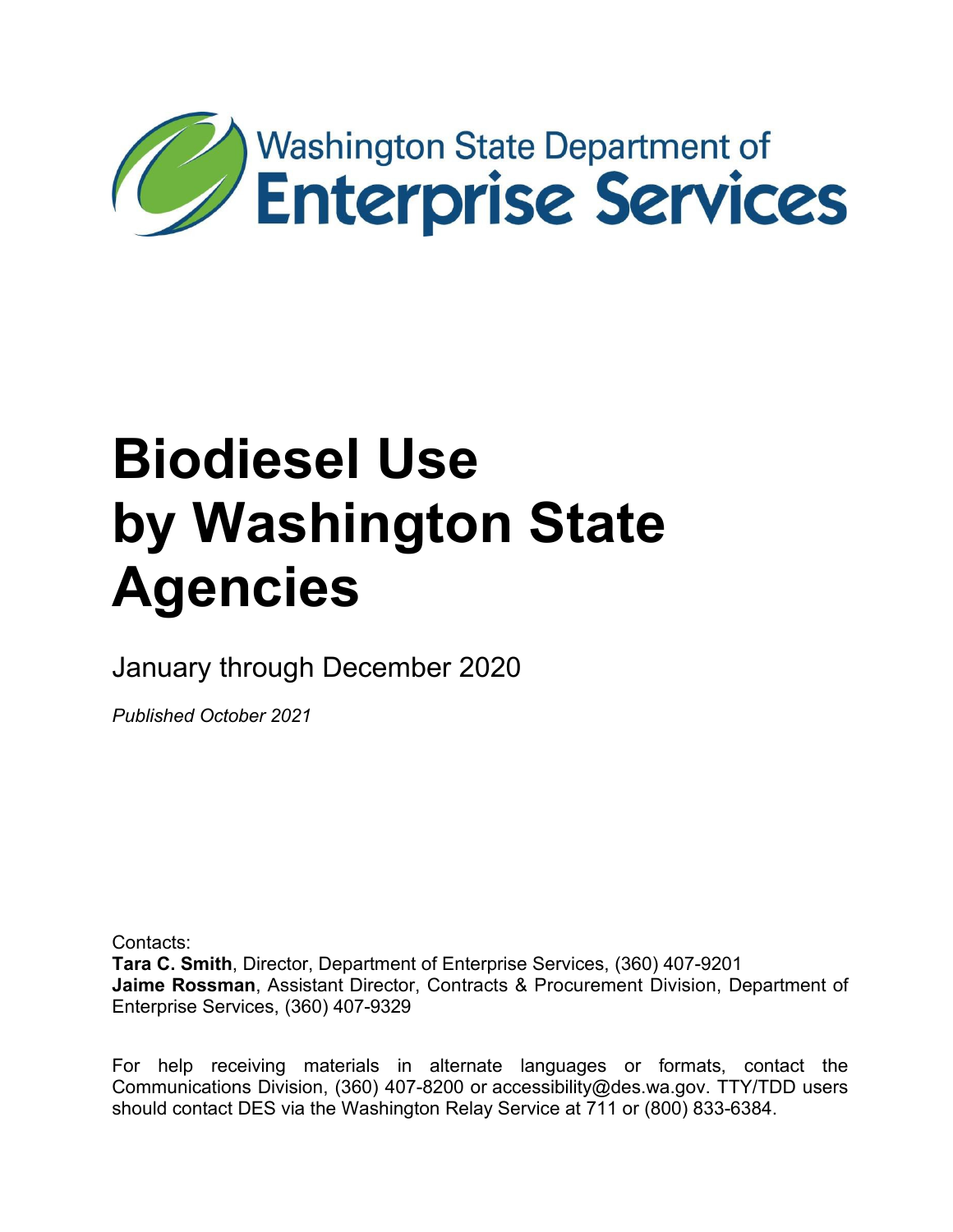*January to December 2020*

## **REPORT HIGHLIGHTS**

- During 2020, biodiesel purchased by state agencies, including universities, totaled over 1.7 million gallons, or 9.5% of the fuel purchased to run diesel vehicles, vessels and equipment, and fire boilers to heat and power facilities. This is a 2.6% improvement from last year, when the biodiesel use was 6.9%.
- Washington State Ferries (WSF) is the largest state agency consumer of diesel, accounting for 81% of all purchases. WSF purchased 1,448,102 gallons of biodiesel during 2020, 21% more than was purchased in 2019. WSF averaged 9.8% biodiesel, up from 6.4% in 2019. B10, which contains 10% biodiesel, was introduced to the fleet in July 2019, and by October 2019 was the standard fuel for all vessels.
- Beyond maritime operations, the Washington State Department of Transportation (WSDOT) was the state's second largest purchaser of diesel, accounting for 12% of all purchases. WSDOT purchased 282,960 gallons of biodiesel during 2020, with an average blend level of 12.6% biodiesel. This level was down from 12.9% in 2019, and was the lowest since 2013.
- Other agencies, including all six universities, purchased diesel during the year, accounting for the remaining 7% of fuel purchases. As universities are not required to procure fuel under the state's Master Contracts, their total diesel consumption may not be accurately accounted for in this report.
- The state departments of Corrections, Social and Health Services, Natural Resources, and Fish and Wildlife, along with the University of Washington, were the only other agencies to purchase biodiesel. Their combined procurement of 13,814 gallons of biodiesel accounted for less than 1% of total fuel purchases.

## **BACKGROUND**

This report covers January 1 through December 31, 2020, and focuses on bulk fuel purchased through state fuel contracts and on the open market to operate diesel-powered vessels, vehicles, and equipment.

The term "biodiesel" means pure biodiesel unless clearly indicated otherwise. Biodiesel blends are specified by the capital letter "B" followed by the percentage of biodiesel. For example, B5 contains 5% biodiesel and 95% diesel. In tables and charts, biodiesel is expressed in B100 gallons. To avoid confusion, the term "fuel" is used to indicate a combination of all forms of diesel, including biodiesel.

As a part of the state's efforts to reduce emissions and dependence on foreign oil, and stimulate local production and use of biodiesel, state law has mandated that agencies use biodiesel-blended fuels to operate diesel-powered vessels, vehicles and construction equipment since 2009. Under current law, WSF is to use a minimum blend of B5 in all vessels as long as the price of B5 or B10 does not exceed the price of petroleum diesel by 5%. All other state agencies are to use a minimum blend of B20 on an annualized basis [\(RCW 43.19.642\)](http://app.leg.wa.gov/rcw/default.aspx?cite=43.19.642).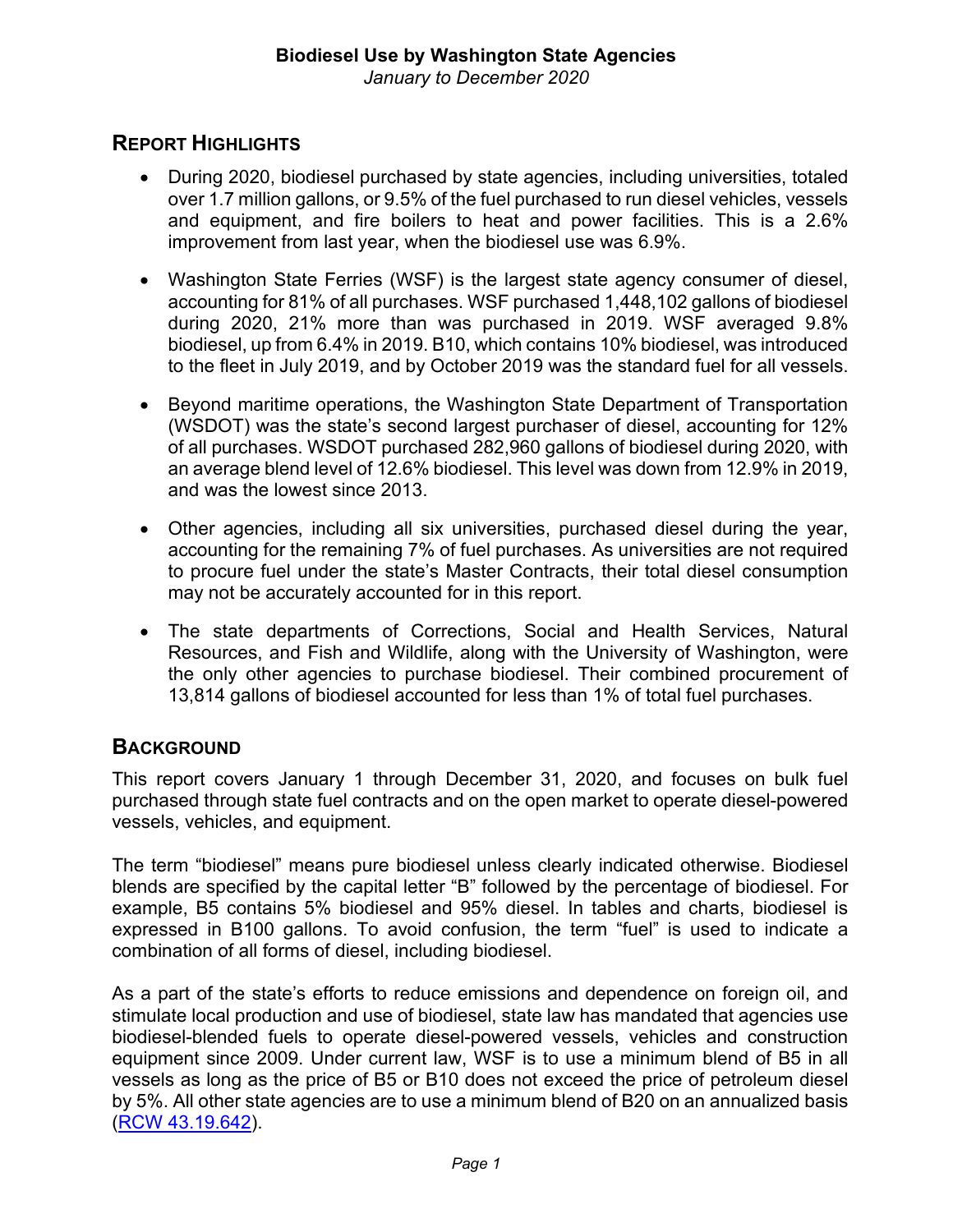*January to December 2020*

This policy is reinforced by procurement rules codified under [WAC 194-28,](https://app.leg.wa.gov/wac/default.aspx?cite=194-28&full=true) which directs state agencies to use biofuels and electricity, to the extent practicable, for publicly-owned vessels, vehicles and construction equipment. These rules reinforce the criteria cited in RCW 43.19.642 and highlight compliance expectations for the 16 agencies and universities with the highest levels of gasoline and diesel consumption. In addition, [Executive Order 20-01](https://www.governor.wa.gov/sites/default/files/exe_order/20-01%20SEEP%20Executive%20Order%20%28tmp%29.pdf) directs agencies to reduce emissions of greenhouse gases and other toxins by procuring lower-emission options when "cost-effective and workable solutions are available."

Per [RCW 43.19.646,](http://app.leg.wa.gov/rcw/default.aspx?cite=43.19.646) the Washington State Department of Enterprise Services (DES) is to collaborate with key state agency stakeholders to compile and analyze the use of biodiesel fuel by state agencies as required by [RCW 43.19.642,](http://app.leg.wa.gov/rcw/default.aspx?cite=43.19.642) and report findings and recommendations to the Governor and Legislature in an electronic format. For nine years, these reports were required every six months. In 2016, the Legislature changed the frequency of the report to an annual requirement.

Previous reports attempted to determine whether diesel and biodiesel procurement by agencies was intended for transportation purposes, facility energy needs, or both. Given the expanding policy framework around public sector use of fossil fuels, this report now includes all procurement of diesel-related fuels.

Renewable diesel is a fuel made from the same biogenic feedstocks as biodiesel that is refined to be chemically equivalent to petroleum diesel. The University of Washington (UW) was the only agency to procure both renewable diesel and blends of renewable diesel and biodiesel. UW's motor pool purchases beginning in the fourth quarter of 2019 were the first by an agency. Renewable diesel is well-known for reducing emissions and is consistent with the policy goals cited above. If agencies choose to purchase renewable in the future, it will be considered "biodiesel" for the purposes of this report.

## **STATE BIODIESEL PURCHASES**

State agencies are required to purchase bulk fuel through state fuel contracts that cover gasoline, heating oil, and diesel (including biodiesel). Many cities, counties, school districts, higher education institutions, and transit systems also use the contracts. In 2020, state agencies and universities purchased 16.6 million gallons of diesel fuel, including 1.7 million gallons of biodiesel.

As the largest consumer of diesel among state agencies, WSF accounted for 81% of fuel purchases, including 83% of biodiesel purchases. WSDOT accounted for another 12% of fuel purchases, including 16% of biodiesel purchases. Other agencies and universities accounted for the balance of 7% of fuel purchases, including 1% of biodiesel purchases.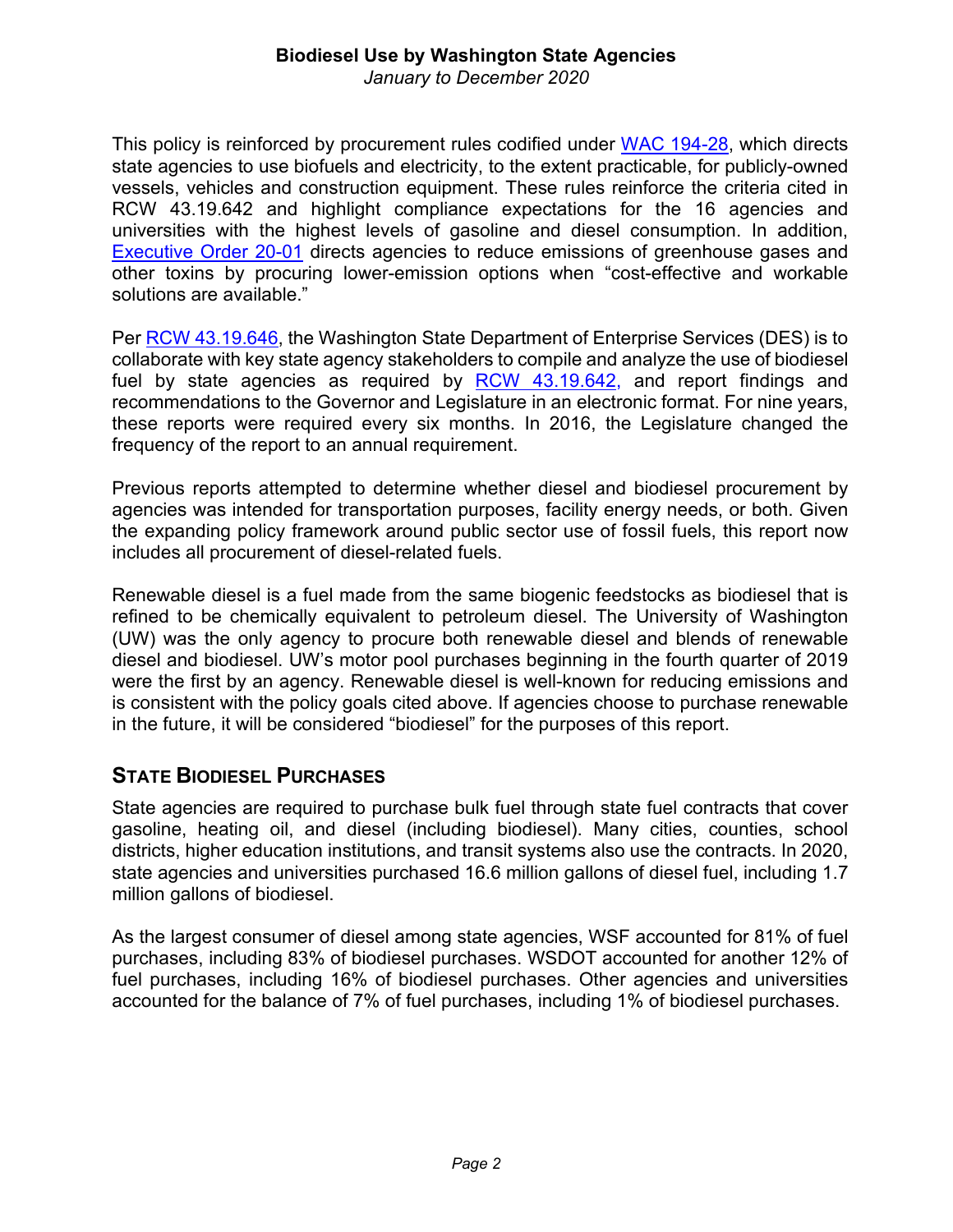*January to December 2020*



#### **State Ferries Use**

WSF purchased 1,448,102 gallons of biodiesel during 2020. This is a 21% increase from the 1,200,837 gallons purchased in 2019. Overall, WSF purchases averaged 9.8% biodiesel for 2020, up from 6.4 % for 2019.

| Year | <b>Diesel Gallons</b> | <b>Biodiesel Gallons</b> | <b>Total Gallons</b> | <b>Biodiesel %</b> |
|------|-----------------------|--------------------------|----------------------|--------------------|
| 2020 | 13,403,109            | 1,448,102                | 14,851,211           | 9.8%               |
| 2019 | 17,633,816            | 1,200,837                | 18,834,653           | 6.4%               |
| 2018 | 17,806,078            | 843,467                  | 18,649,545           | 4.5%               |
| 2017 | 17,976,949            | 882,214                  | 18,859,163           | 4.7%               |
| 2016 | 17,799,290            | 807,807                  | 18,607,097           | 4.3%               |
| 2015 | 16,687,482            | 691,580                  | 17,379,062           | 4.0%               |
| 2014 | 16,480,334            | 715,653                  | 17,195,987           | 4.2%               |
| 2013 | 16,701,761            | 687,741                  | 17,389,502           | 4.0%               |
| 2012 | 16,749,738            | 485,537                  | 17,235,275           | 2.8%               |
| 2011 | 17,107,676            | 468,837                  | 17,576,513           | 2.7%               |
| 2010 | 16,915,217            | 221,421                  | 17,136,638           | 1.3%               |
| 2009 | 16,733,093            | 101,939                  | 16,835,032           | 0.6%               |

**State Ferries Biodiesel Purchases: 2009 to 2020**

WSF's progress using biodiesel has occurred in stages. WSF began using B5 for vessels fueled by truck from the Harbor Island truck facility in Seattle in 2009. Vessels fueled by truck from Anacortes began using B5 in 2011. Installation of infrastructure for in-line biodiesel blending at the Seattle Harbor Island dock facility was completed in early 2013.

After completing a pilot test in 2018 that found no negative impacts of B10 on vessel equipment, performance, and maintenance, WSF implemented fleet-wide use of B10 in July 2019. Use of a self-propelled bunkering vessel to deliver B10 via vessel-to-vessel delivery was pilot tested in October 2019 at Pier 15 in Seattle. After successful testing, vessel-to-vessel fuel delivery started at the Kingston Terminal in November 2019, expanded to the Bremerton Terminal in January 2020, and the Bainbridge Island Terminal in June 2020. Pilot testing of vessel-to-vessel delivery at the Vashon Island Terminal also occurred in 2020.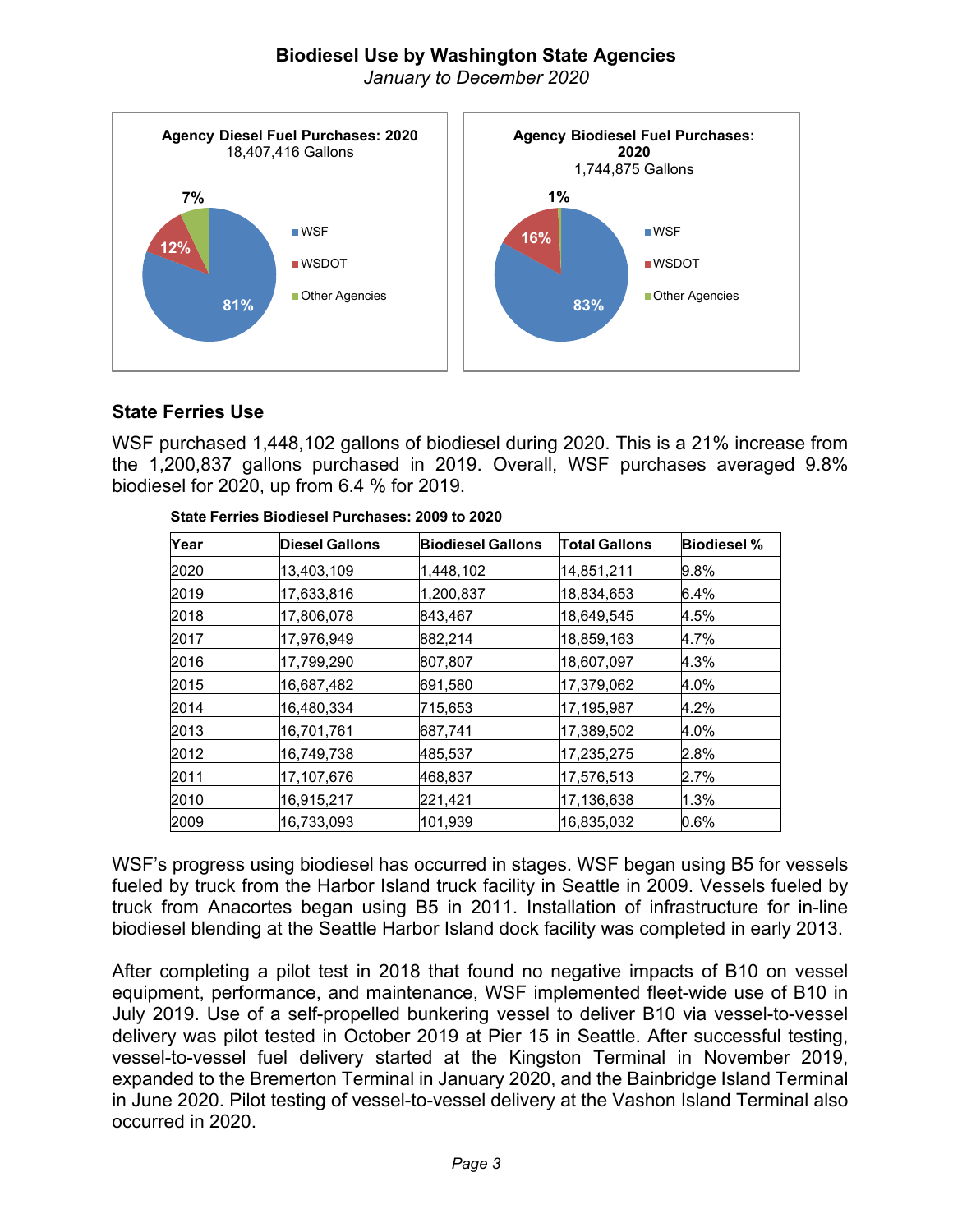*January to December 2020*

All delivery locations received biodiesel fuel during 2020, with every location averaging at least 9% biodiesel. Notably, five terminals (Bainbridge, Fauntleroy, Port Townsend, Point Defiance, and Vashon) received exclusively B10. Fuel at the Anacortes Terminal, which accounted for 21% of all fuel delivered during this period (the highest percentage of any delivery location), averaged 9.9% biodiesel. Fuel deliveries to the Friday Harbor Terminal averaged 9%, the lowest biodiesel percentage of any delivery location.

WSF uses Portland, Ore., as a reference city for biodiesel prices. For 2020, the price of Portland B5 was, on average, 1.2% lower than diesel and the price of Portland B10 was, on average, 0.9% lower than diesel.

In 2020, lubricating oil for the Detroit Diesel Series 60 diesel engine, an engine used widely throughout the fleet as a prime mover for vessel service generators, experienced excessive fuel oil dilution. The oil dilution issue was correlated with the July 2019 fleetwide transition from B5 to B10. WSF conducted testing and confirmed that B10 was not a causal factor. WSF reported no other biodiesel-related quality or performance concerns in 2020.



#### **Land Sector Use**

Agency purchases of biodiesel for non-marine uses totaled 296,774 gallons in 2020, about 8.3% of total diesel purchases, down from 9.5% in 2019. WSDOT is the largest single user other than WSF, purchasing 2.2 million gallons of fuel in 2020. Biodiesel comprised 12.6% of WSDOT purchases, down from 12.9% in 2019.

| Agency                | <b>Diesel Gallons</b> | <b>Biodiesel Gallons</b> | <b>Total Gallons</b> | <b>Biodiesel %</b> |
|-----------------------|-----------------------|--------------------------|----------------------|--------------------|
| <b>WSDOT</b>          | 1.966.508             | 282.960                  | 2,249,468            | 12.6%              |
| <b>Other Agencies</b> | 1.292.924             | 13,814                   | 1,306,737            | $1.1\%$            |
| <b>Total</b>          | 3,259,432             | 296,774                  | 3,556,205            | 8.3%               |

#### **Land Sector Biodiesel Purchases: 2020**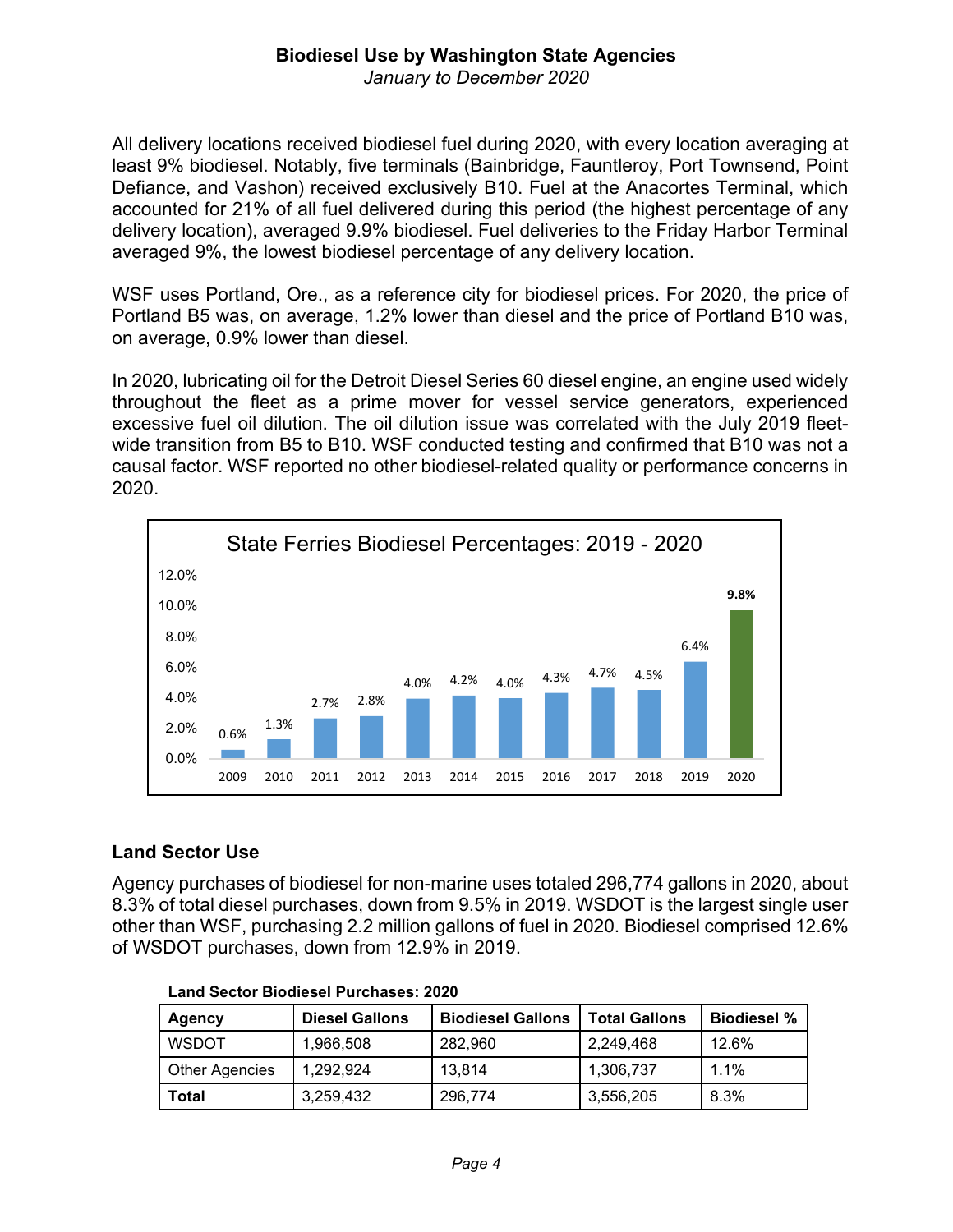*January to December 2020*

Of the 18 other agencies and universities only Corrections, Social and Health Services, Natural Resources, Fish and Wildlife, and University of Washington purchased biodiesel during the year.



#### **WSDOT Regional Purchases**

WSDOT maintains a statewide network of 105 diesel fueling sites that serves the majority of the state's diesel-powered vehicles and equipment. Of those sites, 11 do not receive biodiesel due to cold winter temperatures and low fuel turn-over (no fuel use for four to six months, or longer). All remaining sites received some amount of biodiesel during the year.

Since 2012, WSDOT's efforts to achieve a B20 blend level on an annualized basis have been hampered by older tanks that fail to meet EPA guidance regarding materials compatibility. These tanks are limited to B20, so lower-level winter blends cannot be balanced by blends above B20 in the summer months. WSDOT has replaced tanks at ten sites since 2015, and estimates \$121 million is needed to replace the 38 remaining tanks with B20 limitations. The agency has requested \$10 million for the 2021-23 biennium to replace the highest priority, single-walled tanks at White Pass and Morton.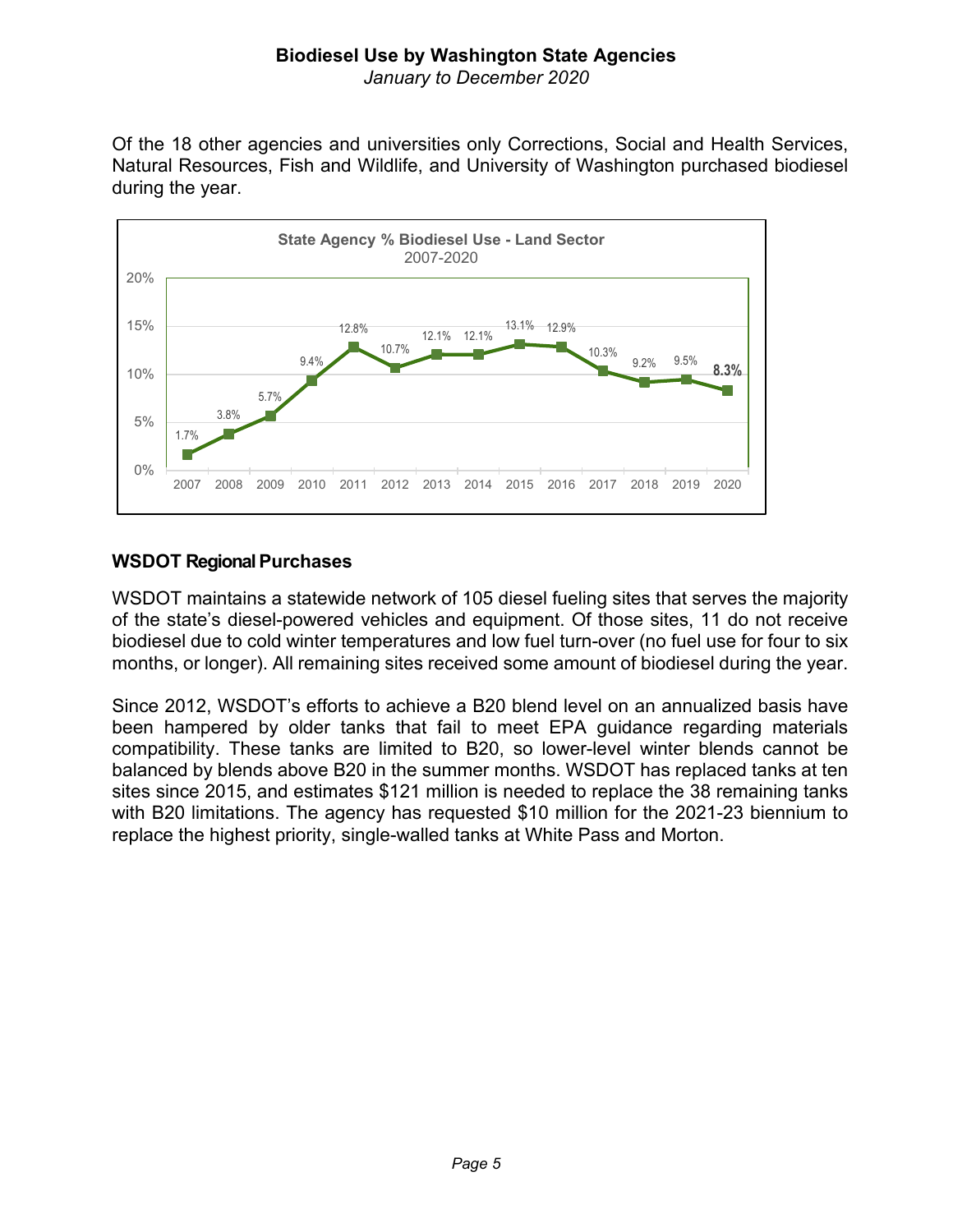| WSDOT Fueling Site Purchases by Region: 2020 (diesel-only tanks omitted as of 2016) |                       |                          |                      |                    |  |  |  |  |
|-------------------------------------------------------------------------------------|-----------------------|--------------------------|----------------------|--------------------|--|--|--|--|
| <b>WSDOT Region</b>                                                                 | <b>Diesel Gallons</b> | <b>Biodiesel Gallons</b> | <b>Total Gallons</b> | <b>Biodiesel %</b> |  |  |  |  |
| Westside                                                                            | 729,849               | 170,155                  | 900,004              | 18.9%              |  |  |  |  |
| • Olympic                                                                           | 245,554               | 65,196                   | 310,750              | 21%                |  |  |  |  |
| • Southwest                                                                         | 173,272               | 38,975                   | 212,247              | 18.4%              |  |  |  |  |
| • Northwest                                                                         | 310,996               | 66,011                   | 377,007              | 17.5%              |  |  |  |  |
| <b>Eastside</b>                                                                     | 1,048,370             | 112,805                  | 1,161,175            | 9.7%               |  |  |  |  |
| • North Central                                                                     | 277,375               | 27,115                   | 304,490              | 8.9%               |  |  |  |  |
| $\bullet$ Eastern                                                                   | 344,815               | 42,739                   | 387,554              | 11.0%              |  |  |  |  |
| • South Central                                                                     | 426,181               | 42,950                   | 469,131              | 9.2%               |  |  |  |  |
| <b>Total</b>                                                                        | 1,778,219             | 282,960                  | 2,061,179            | 13.7%              |  |  |  |  |

*January to December 2020*

On the west side of the state, WSDOT has 48 sites in three regions of aggregated counties. Seven of these sites did not receive biodiesel. Overall biodiesel use in west side sites eligible for biodiesel rose a percentage to 18.9% from 17.9% in 2019. The Northwest region saw the highest level of biodiesel use, however lagged behind in biodiesel percentage due to inconsistent vendor deliveries.

The Olympic region's biodiesel volume followed closely but with a higher biodiesel blend. The Southwest region purchased considerably less total fuel but was comparable to the overall blend percentage for western Washington.

On the east side, WSDOT has 57 sites in three regions of aggregated counties. Four of these sites did not receive biodiesel. Overall biodiesel use in east side sites eligible for biodiesel fell to 9.7% from 10.6% in 2019. Eastern and South Central regions received about the same amount of biodiesel. North Central Region received considerably less biodiesel and their overall diesel purchases were lower compared to the other two regions. Biodiesel blends were similar for all three regions. Inconsistent vendor deliveries continued to be a problem.

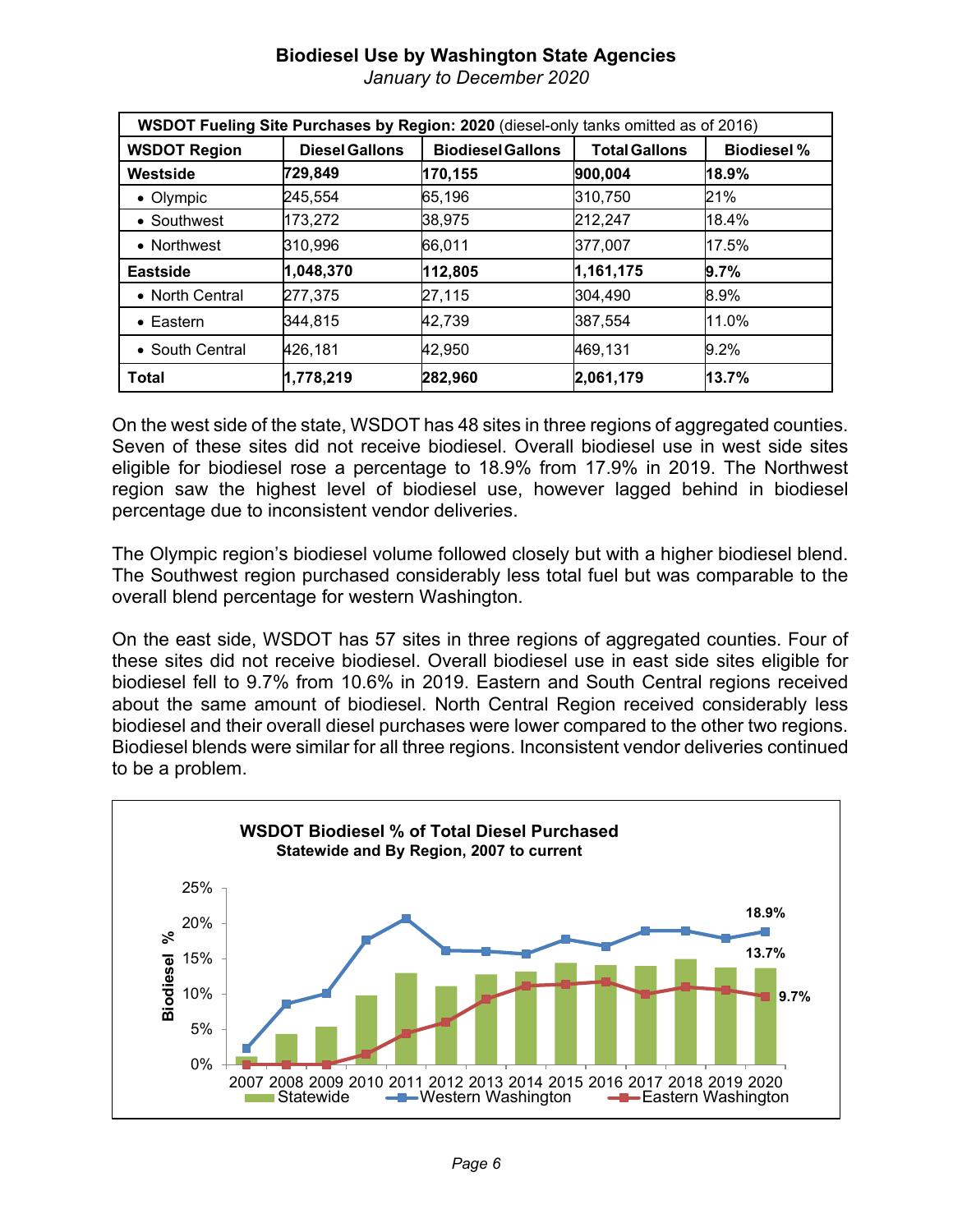*January to December 2020*

## **FUEL QUALITY**

The Washington State Department of Agriculture (WSDA) monitors the quality of diesel and biodiesel fuels as part of the state's Motor Fuel Quality Program. During 2020, WSDA submitted 66 diesel and biodiesel blend fuel samples to a contracted laboratory to test compliance with American Society for Testing and Materials (ASTM) quality standards. Samples were obtained from fuel terminals, retail outlets, and state and local government fueling sites. They included 59 diesel samples, and seven B20 samples. The diesel samples included 41 samples from pumps with the added label "may contain up to 5% biodiesel." Twelve of these samples contained biodiesel.

Test results continued to show problems with diesel meeting flash point specifications, though there has been continued improvement over prior years. Of the five samples that did not meet ASTM specifications, four failed to meet flash point specifications. Flash point failures do not affect engine performance but can be an indicator of contamination. These failures are often caused by contamination with small amounts of gasoline usually attributed to tank management in transport trucks or design flaws with underground storage tank systems. WSDA issued one notice of correction for selling diesel fuel that did not meet specifications. All B20 and B99 fuel samples met ASTM specifications. All terminal testing results passed.

Overall, WSDA did not identify any significant quality issues with biodiesel fuels during this reporting period. WSDA reported that it is increasingly hard for its inspectors to find retail stations offering fuels with more than 5% biodiesel.

## **STATE CONTRACTING**

DES has four Master Contracts that provide multiple types of fuel products and are utilized by numerous purchasers across the state. Contracts must provide agencies with biodiesel that is primarily produced in-state, or from in-state feedstocks.

**Bulk Fuel (#00311)** provides bulk fuel and will-call fuel deliveries for products such as gasoline, diesel and biodiesel. There are five contractors servicing eight regions across the state: Associated Petroleum Products (APP), Christensen (dba RE Powell), PetroCard, Wilcox & Flagel, and Coleman Oil. This contract is currently being rebid, as the current term ends on December 31, 2021.

**Marine Refueling Services (#05718)** provides diesel and biodiesel blends to WSF via pier-to-vessel, truck-to-vessel and vessel-to-vessel transfers at multiple locations. The contractor is Maxum Petroleum. The current term ends December 15, 2021, with automatic one-year extensions available through 2028.

**Over the Water Marine Refueling (Keller Ferry) (#07613)** provides diesel and biodiesel blends to WSF for the Keller Ferry on the Columbia River between Ferry and Clark counties. The contractor is Connell Oil. The current term ends on January 13, 2022, with extensions available through 2024.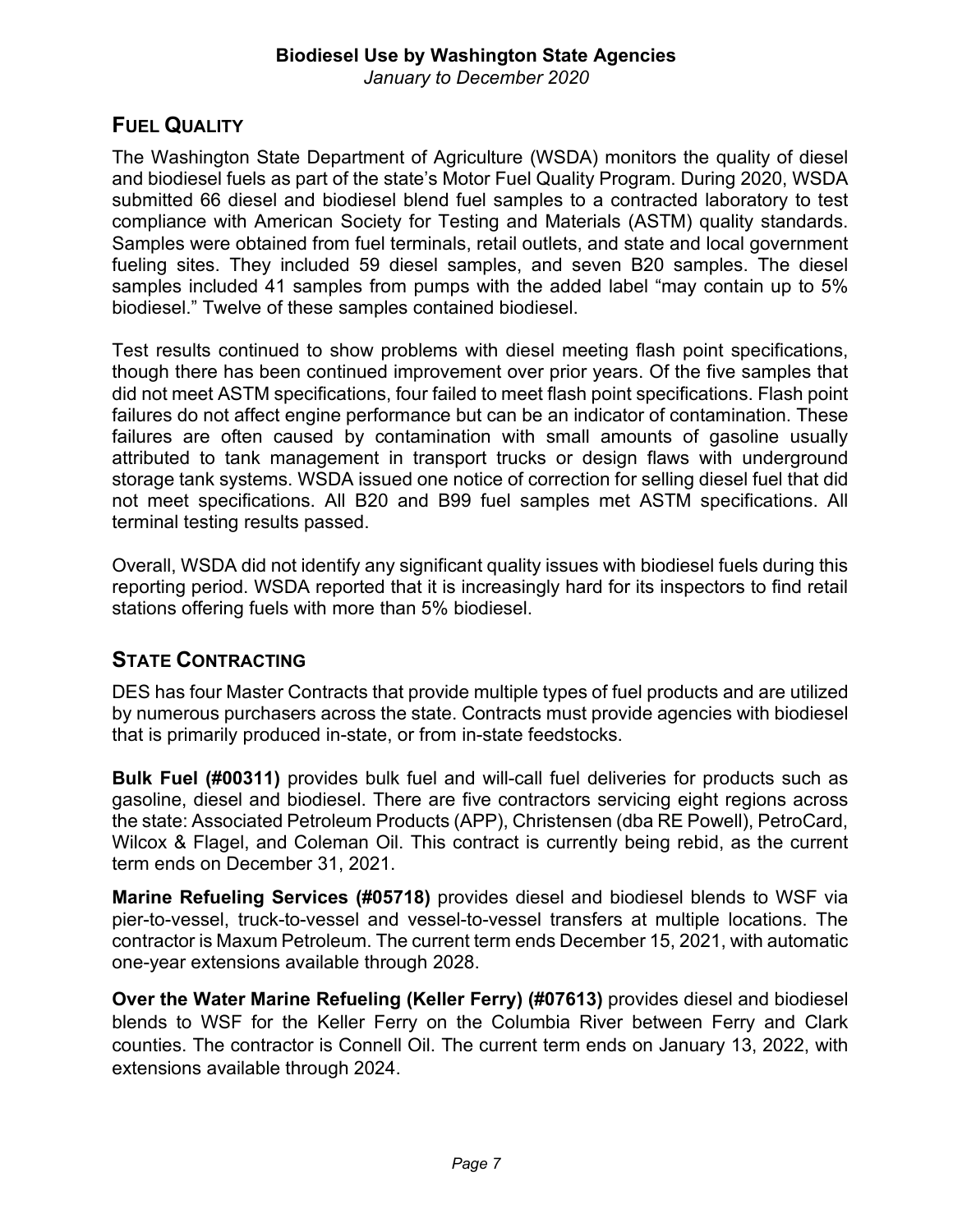#### **RECOMMENDATIONS**

#### **Department of Enterprise Services**

The Department of Enterprise Services has ensured the below recommendations are included in the new Fuel Contract that will be effective January 1, 2022.

- Revise and/or rebid contracts as needed to provide competitively priced biodiesel and other alternative fuel products, such as renewable diesel.
- Establish, and require contractors to use standardized nomenclature to reduce confusion and errors in reporting, including types and uses of fuels (e.g., vehicles, facilities), customer names, and delivery locations.
- Ensure there is no price differential between Diesel, B5, and B10 to incentivize purchasers to purchase B10 as their default.
- Ensure fuel purchasers and contractors understand the distinction between corefined diesel and renewable diesel as agencies are required to monitor their greenhouse gas emissions and need accurate carbon accounting.

#### **State Ferries**

• Continue to address any gaps in delivery of biodiesel blends by ensuring fuel contractors fulfill the terms of their contracts.

#### **Department of Transportation**

- Continue to address any gaps in delivery of biodiesel blends by ensuring fuel contractors fulfill the terms of their contracts.
- Increase biodiesel blend levels in certain WSDOT tanks that received less biodiesel in 2020 than similar tanks in the vicinity, especially those in areas with moderate temperatures that handle relatively high volumes of fuel. These include Bellingham, Mount Vernon, Monroe, Arlington and Oakesdale.
- Seek legislative appropriations to replace key older WSDOT fuel tanks so those locations are able to store higher levels of biodiesel blends.
- Use biodiesel blends to meet facility heating needs at locations with consistent fuel turnover, including Port Angeles and Issaquah. Blends up to B40 are safe for use in diesel-fueled boilers.

#### **Other Agencies**

• Work through the Alternative Fuels & Vehicles Technical Advisory Group jointly administered by Commerce and WSU's Energy Program to substantially increase biodiesel use by universities and agencies other than WSDOT and WSF. Specific opportunities are listed below.